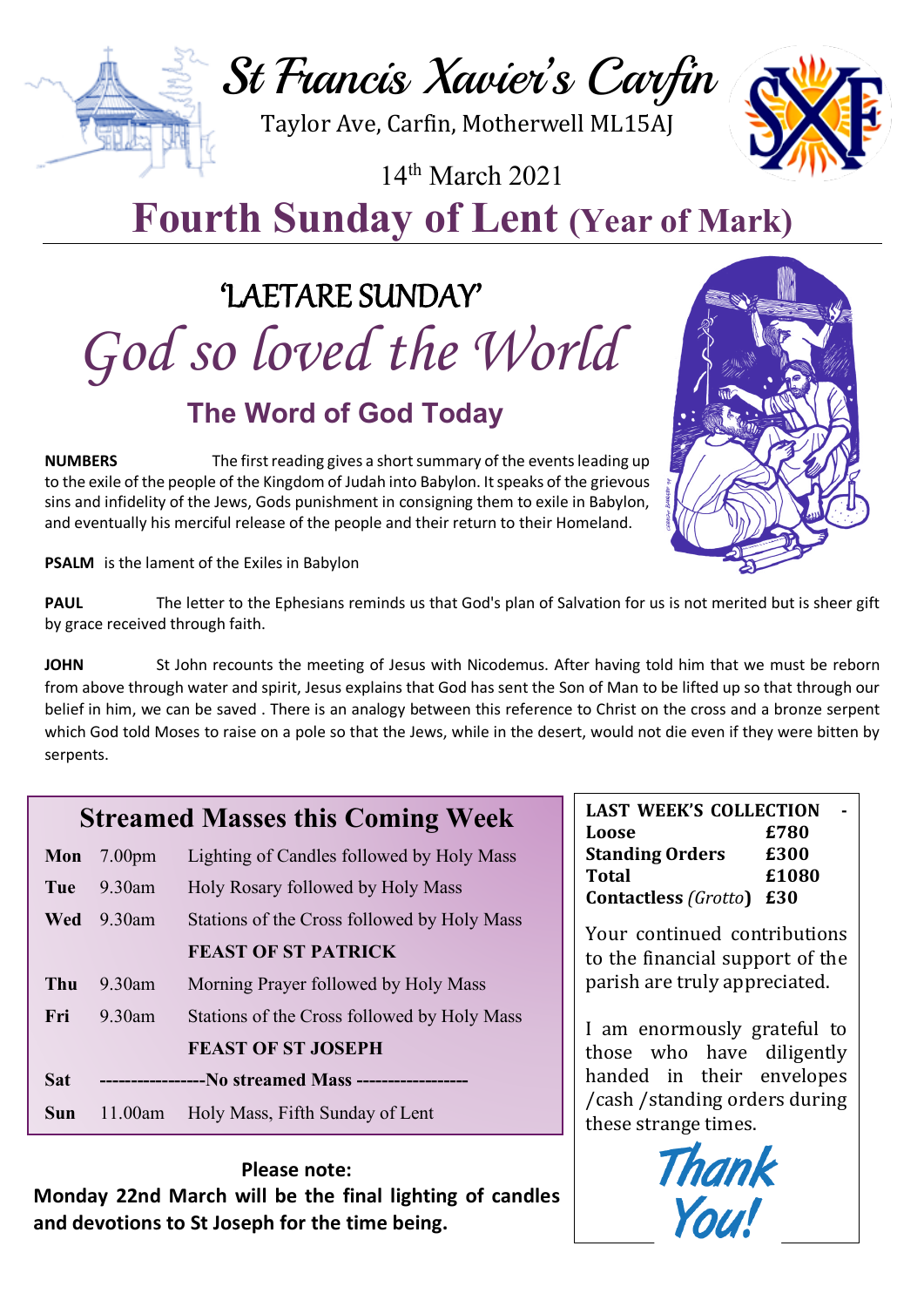Friday 19th March makes it ONE WHOLE YEAR since we were last able to celebrate Mass '*normally',* with congregational singing, movement, no masks, no sanitising… It's a year also since the obligation to attend Mass on Sundays was temporarily rescinded by the Bishops of Scotland.

Although, this dispensation is still in place, I am hoping and praying that this Easter will see a massive return to Holy Mass by all parishioners. Things have greatly moved on since the first lockdown. We have a vaccine and many will already have received at least the first dose. There is good reason to be less anxious about coming back to church. If you are one of those who chose not to come to the church after the first and second lockdowns, please give some serious thought to reversing that decision.

#### **WE MISS YOU**.

### **STATIONS OF THE CROSS**

The plain wooden crosses which have stood in the grotto for well over a decade have reached the end of their lives. The wood at the part where it has been sunk into the concrete base is pretty rotten and could easily dislodge easily – creating a 'health and safety issue'. Before this happens and someone gets hurt, I have taken them down and replaced them with 14 little 'Wayside shrines' such as you would see in many places in Eastern Europe.

I know that, many years ago, the wooden crosses were donated by generous benefactors of the grotto. I take this opportunity to express the appreciation of so many who have used them in their prayers over many years. **Thank you once again to all donors.**

Since there has been no opportunity to pray the stations in the church, I have temporarily placed the church's stations in these 'wayside shrines' so that people might 'do the stations' in the grotto.

The church stations will come to no harm since they are extremely weatherproof. If we get an opportunity to pray the Stations of the Cross in the church during Holy Week, I will make use of some stations that I 'rescued' from a church basement. They belonged to a church that had been demolished and sadly were not being used.

OLSF Primary school will come over class by class to the grotto pray the Way of the Cross **the week AFTER next.**

## RE-OPENING OF CHURCHES

It is good that our churches will reopen in time for Holy Week, but, if I may be permitted a personal viewpoint, I am deeply disappointed that the Scottish bishops' request, in favour of more flexibility with regard to the numbers, was not heeded.

We now have now to work with the limitations imposed upon us – a major headache to all parish priests to accommodate the numbers who will wish to venerate the Cross on Good Friday and attend Holy Mass on Easter Sunday. **More information about this next Sunday.**

#### PLEASE NOTE

Although 'Places of Worship' can re-open for 'communal worship' from 26th March 2021 allowing up to 50 people to attend subject to social distancing, there is no change at this time regarding the following.

Funerals (maximum of 20 attending) Weddings (maximum of 5 attending) Baptisms are not allowed at this time.

### **ST PATRICK'S DAY FESTIVAL, C/BRIDGE**

The annual St. Patricks Day Festival will be streamed live on Saturday 20th March 2021. This will include music performances on the part of some of our regular festival acts over the years as well as firsttimers.

This year's digital festival will showcase several lectures on some outstanding topics, including Celtic FCs Brother Walfrid as well as one on some anniversaries involved in Irish-British relations: the signing of the Anglo-Irish Treaty of 1921 and the Irish Hunger strike of 1981. More information can be obtained from **St. Patricks Day Festival Coatbridge Facebook page.**

#### NEW GIFTAID ENVELOPES

Those who donate to the parish by using Giftaid envelopes will realise that they are now on their last two envelopes. New envelopes are now available to be uplifted from the porch of the church. Please collect them at your convenience.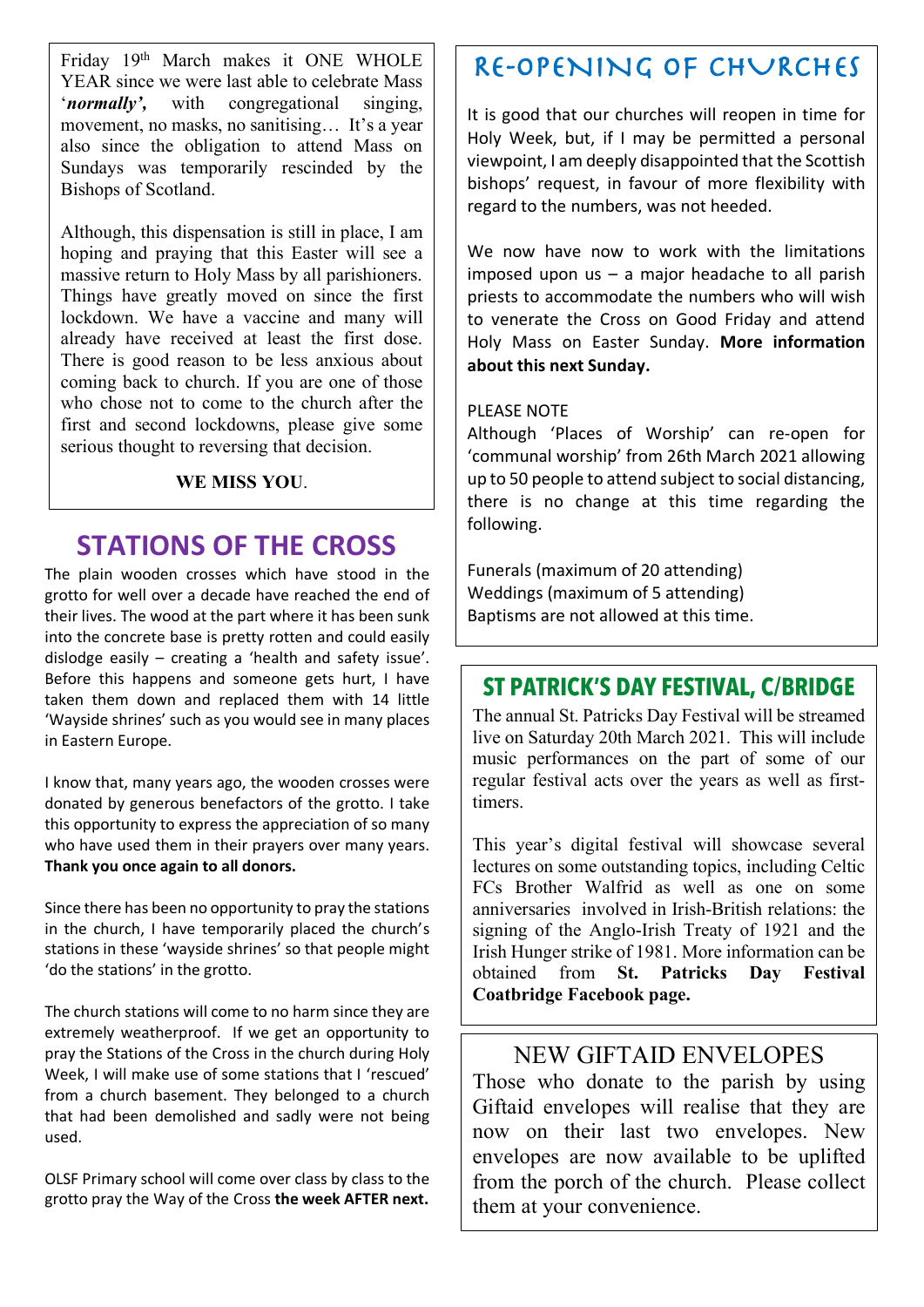## **FIRST CONFESSION and FIRST HOLY COMMUNION**

I have been talking with the Miss Lewis, Head Teacher and Mrs Taggart of OLSF Primary school regarding the celebration of the Sacraments, particularly, First Confession and First Holy Communion. At the time of our discussion we were unaware of what the First Minister announced on Tuesday of last week. Even so, this is the result of our discussions:

#### **FIRST HOLY COMMUNION OF THOSE CHILDREN IN PRIMARY 5** *This would be my first priority.*

I am aware that there are a number of children, now in Primary 5, still to make their First Holy Communion. These are the children whose parents wanted to wait until the capacity allowed would be increased. At this moment, it looks as if we are back to where we were – capacity of 50. I have absolutely no way of knowing if this will change anytime soon. Consequently, I ask you to consider what you want to do. Here are the options which are the same as were offered last October:

- 1. postpone your child's First Communion until the capacity is increased?
- 2. have a 'double celebration' in the church with two families having a combined capacity of 50?
- 3. an individual First Holy Communion in the Glass chapel with capacity of 20.

#### *N.B. I would imagine options 2 and 3 would take place in the evening.*

#### *I would intend celebrating these First Communions in April/early May*

Arrangements for the above would only be made at the end of Sunday Mass and not via email, phone etc…

#### **FIRST CONFESSION AND HOLY COMMUNION OF CHILDREN IN PRIMARY 4** *This would be my second priority.*

I would like to celebrate First Confession with the children during April.

#### *Re. First Confession. The format would be this:*

- 1. Parents are to practise the formula for Confession with their children at home. *To be distributed*
- 2. They should also go through a nightly examination of conscience with their child to get their child into the habit of examining their conscience before celebrating the Sacrament. *To be distributed*
- 3. Once the child's parent(s) are confident that their child is ready to celebrate the Sacrament without undue anxiety or nervousness, then they should personally speak to me, Fr Jim, **at the end of Sunday Mass.**

I politely request that you DO NOT DO THIS VIA SOCIAL MEDIA, EMAIL OR TELEPHONE. I want to see with my own eyes, parents and child before giving them a day and time for their child's First Confession. After speaking with me, if I am also confident that the child is ready and suitably prepared, I will give them a day and time mutually agreed between both of us. I am well aware that this is a significant change from previous years but this was my practice over many years in my previous parish and it worked well.

#### **Re. First Holy Communion**

At this moment in time when the capacity is as it is, I can think of no other way than to offer these children the same choice as above, viz

- 1. postpone your child's First Communion until the capacity is increased?
- 2. have a 'double celebration' in the church with two families having a combined capacity of 50?
- 3. an individual First Holy Communion in the Glass chapel with capacity of 20.

#### *N.B. I would imagine options 2 and 3 would take place in the evening.*

#### *I would intend celebrating these First Communions in mid to late May*

#### **FIRST CONFESSION OF CHILDREN IN PRIMARY 3** *This would be my third priority*

I would hope to hear the confessions of children in Primary 3 during the month of June. At this moment in time, I ask the parents of these children **NOT** to approach me just now.

I fully appreciate that this is not what one would have wanted, but I am trying to do my very best within the parameters afforded me to make your child's First Confession and First Holy Communion both meaningful and memorable. **Fr Jim Grant, P.P.**